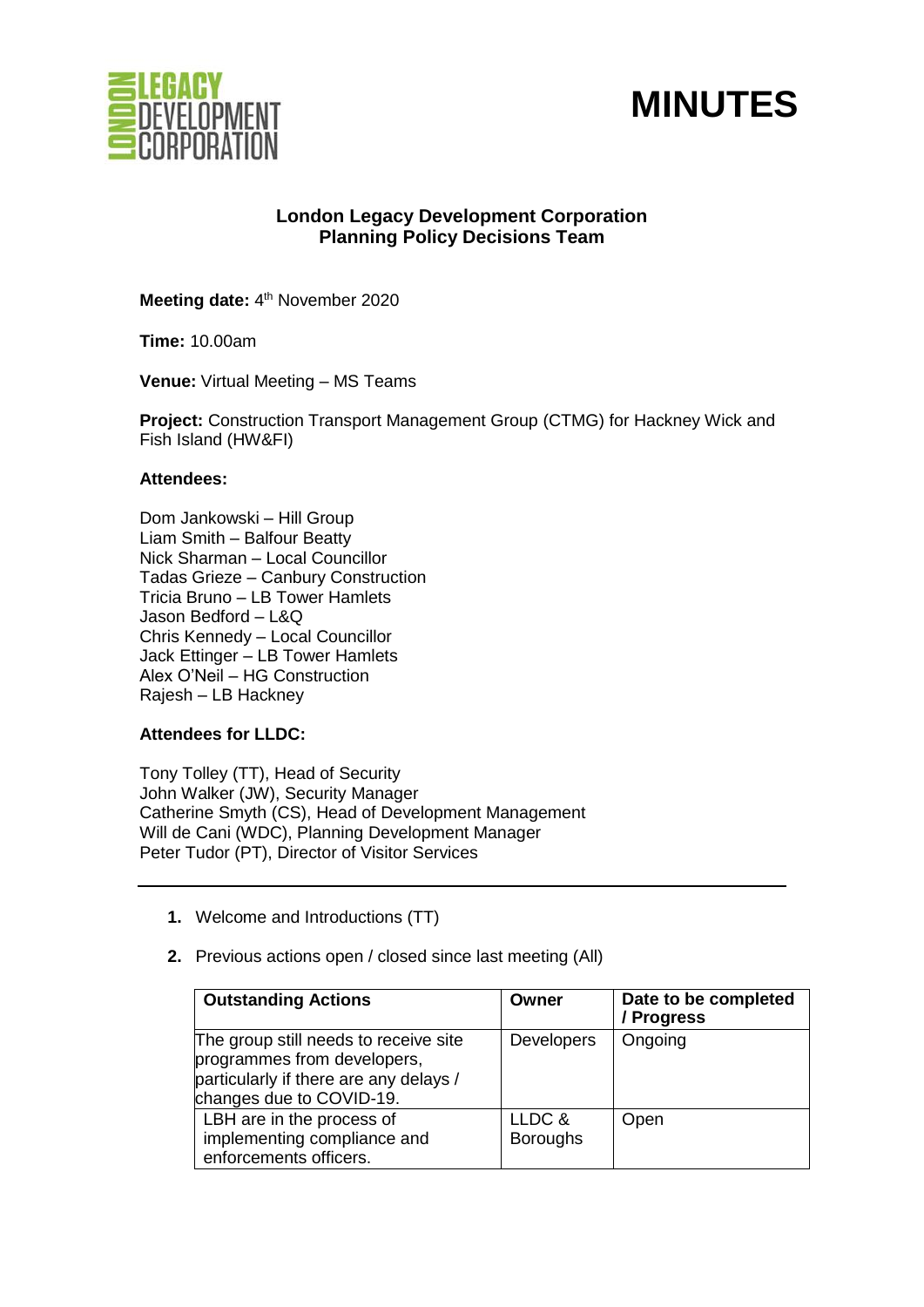| BF confirmed LBH advertised for<br>compliance officer role in<br>September. BF also confirmed<br>enforcement officer role has been<br>delayed due to COVID-19<br>requirements. |             |        |
|--------------------------------------------------------------------------------------------------------------------------------------------------------------------------------|-------------|--------|
| TT confirmed the Road Safety Study<br>(RSS) was issued to LLDC by the<br>consultant by in September.                                                                           | <b>LLDC</b> | Closed |

- *TT confirmed he'll liaise with BF regarding an update on the compliance and enforcement officers that LBH are due to appoint.*
- *TT confirmed the RSS has now been shared with the group and a site visit was arranged but LBH were not available and therefore the site visit was cancelled.*
- *TB noted that LBTH representatives were available for the meeting and due to attend prior to the cancellation.*
- **3.** Discussion on development sites (All)

#### *Telford Homes – Wallis Road*

- *The group noted no representative attended from Telford Homes in relation to their site and WDC confirmed he would get an update via email and circulate to the group after the meeting which would be open to comments and questions.*
- *TT reminded all developers that it is critical to attend these meetings regardless of the progress on site.*

#### *Canbury Construction – Wallis Road & Berkshire Road*

- *TG confirmed the tower crane has been removed and herras fencing has been installed around the perimeter of the site.*
- *TG confirmed final external works are now underway.*
- *TG confirmed Core C has been completed and handed over to the client. Core B is due to be handed over to the client by the end of November.*
- *TG confirmed following the snagging works, the final handover is due to be completed by the end of the year.*
- *TG confirmed vehicle movements are reducing and any deliveries are accessed from Berkshire Road*
- *TG confirmed final handover is due at the end of November and residents are due to move in around mid-December*
- *TT requested contact details of the estate management team and TG confirmed he would provide them.*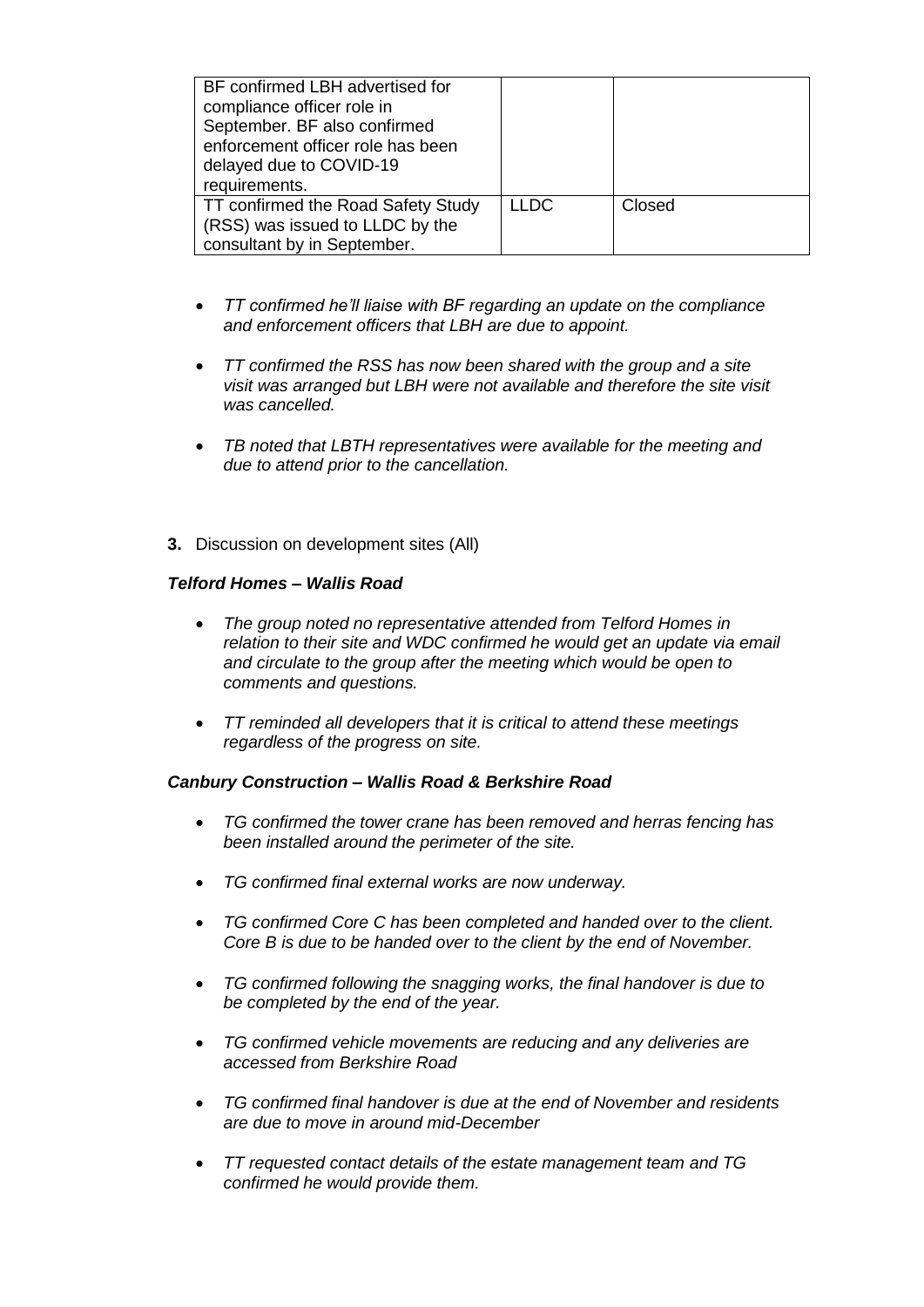#### *L&Q – Bream Street*

- *JB confirmed scaffolding has been removed on all but one block and external works are underway.*
- *JB confirmed L&Q are negotiating with CRT to complete the works between Block D and the canal-side prior to handover.*
- *JB confirmed snagging works are underway on the most progressed blocks.*
- *JB confirmed Blocks C, F and E are all at a similar snagging stage.*
- *JB confirmed Bream Street is due to be re-opened at 12pm on 4th November.*
- *JB confirmed this would result in only access to site being from Stour Road.*
- *JB confirmed deliveries are down to a minimum across the site.*
- *JB confirmed s278 works are complete on Dace Road and L&Q has given up their parking suspensions on Dace Road.*

### *Hill Group – Wyke Road*

- *DJ confirmed final blocks are being completed and general area of works is retreating to the A12 corner of the site.*
- *DJ confirmed three final blocks are due to be handed over prior to Christmas comprising approximately 100 units.*
- *DJ confirmed there will be a portion of works within the highway that will be managed to avoid disruption*
- *DJ confirmed Hill group have liaised with CRT to finalise the external tie-in works with the boundary adjacent to the canal.*
- *DJ confirmed the final handover across the site is due to take place in November 2021.*

#### *Balfour Beatty - Bridges*

- *LS confirmed H14 bridge was installed in September.*
- *LS confirmed concrete infill parapets works are ongoing and due to be completed by the end of November*
- *LS confirmed the Roach Road end of the site will be used for compacting material deliveries.*
- *LS confirmed BB are undergoing various utility diversions and subsequent road closures will be in place for 3-4 weeks.*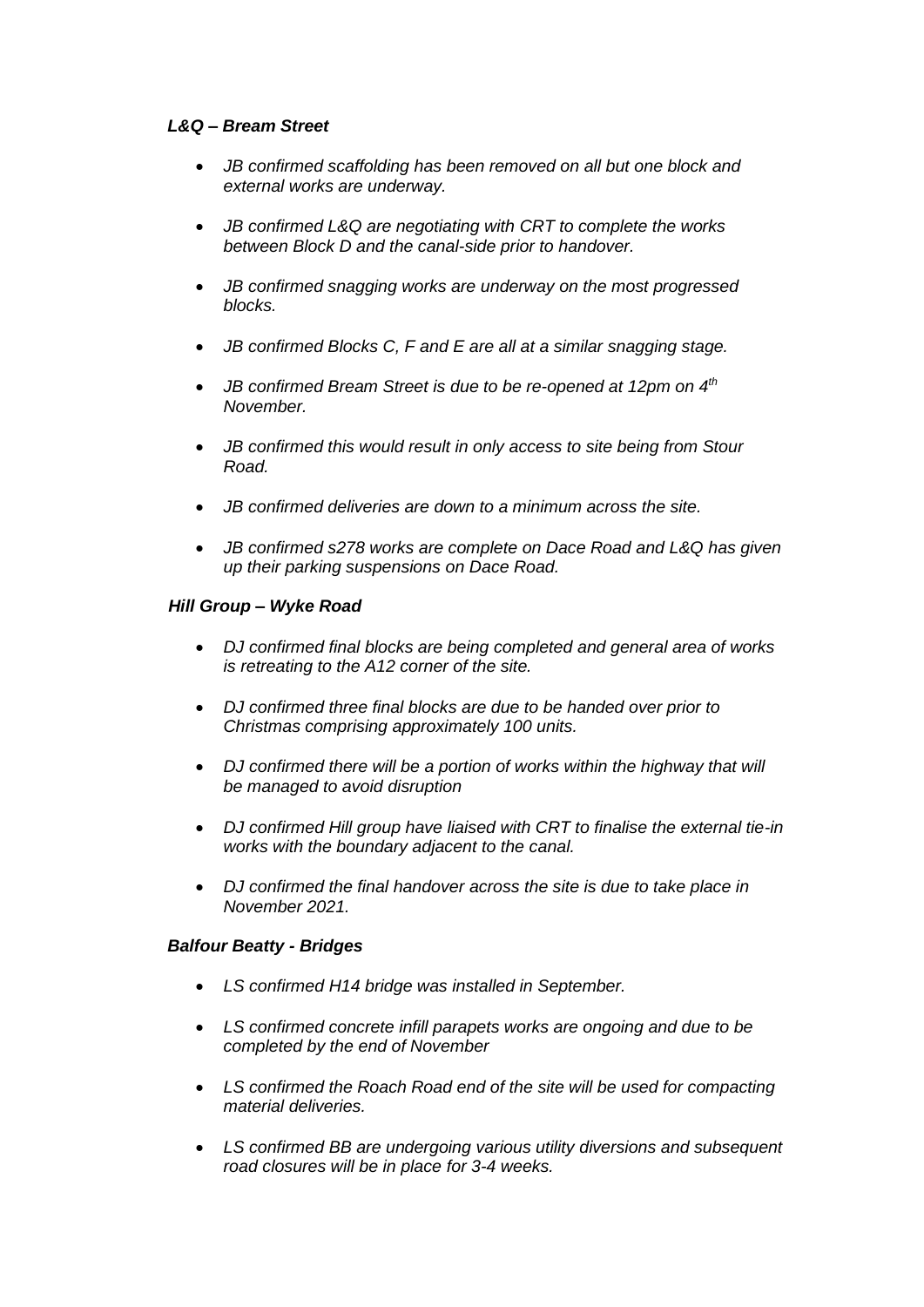- *LS confirmed the connection with Thames Water is due at the end of January 2021 and subsequent road closures will likely take place in early February 2021*
- *LS confirmed BB are currently expecting the final handover to take place at the end of February 2021.*
- *LS confirmed other works will need to be completed by other stakeholders (i.e. district heat network) before the bridge can be opened.*
- *TT requested TMPs for various road closures and LS confirmed he would issue to LLDC.*

### *Taylor Wimpey*

#### *Monier Road*

• *LP sent his apologies in advance of the meeting and provided an update via email, as follows:*

### *Block A*

- *CFA Piling Complete*
- *Pile Integrity Testing Ongoing with 70% of the areas complete*
- *Pile Cropping, Pile Cap Excavation and Pile Cap steelworks installation ongoing 30% of the areas complete*
- *TC Crane Base Poured*

# *Block B*

- *CFA Piling Ongoing with 90% of piles complete*
- *Pile Integrity Testing Ongoing with 60% of the areas complete*
- *Pile Cropping, Pile Caps Excavation and Pile Caps steelwork installation ongoing 20% of the areas complete*
- *TC Crane Base Poured*

# *Block C*

- *Basement Secant Wall Piling complete*
- *CFA Piling Ongoing with 85% of the piles complete*
- *Pile Integrity Testing Ongoing with 60% of the piles complete*
- *Pile Cropping, Pile Caps Excavation and Pile Caps Steelwork installation ongoing 30% of the areas complete*

#### *Site wide*

- *District Heating Pipework between Block A and B complete*
- *Deep drainage connections complete*
- *Utilities ducting between Block A and B complete*
- *TC1 and TC2 being erected on 14/15 November 2020*
- *TT confirmed he would issue and advisory note to the group regarding works to the junction of Wick Lane and Monier Road*

#### *Wick Lane*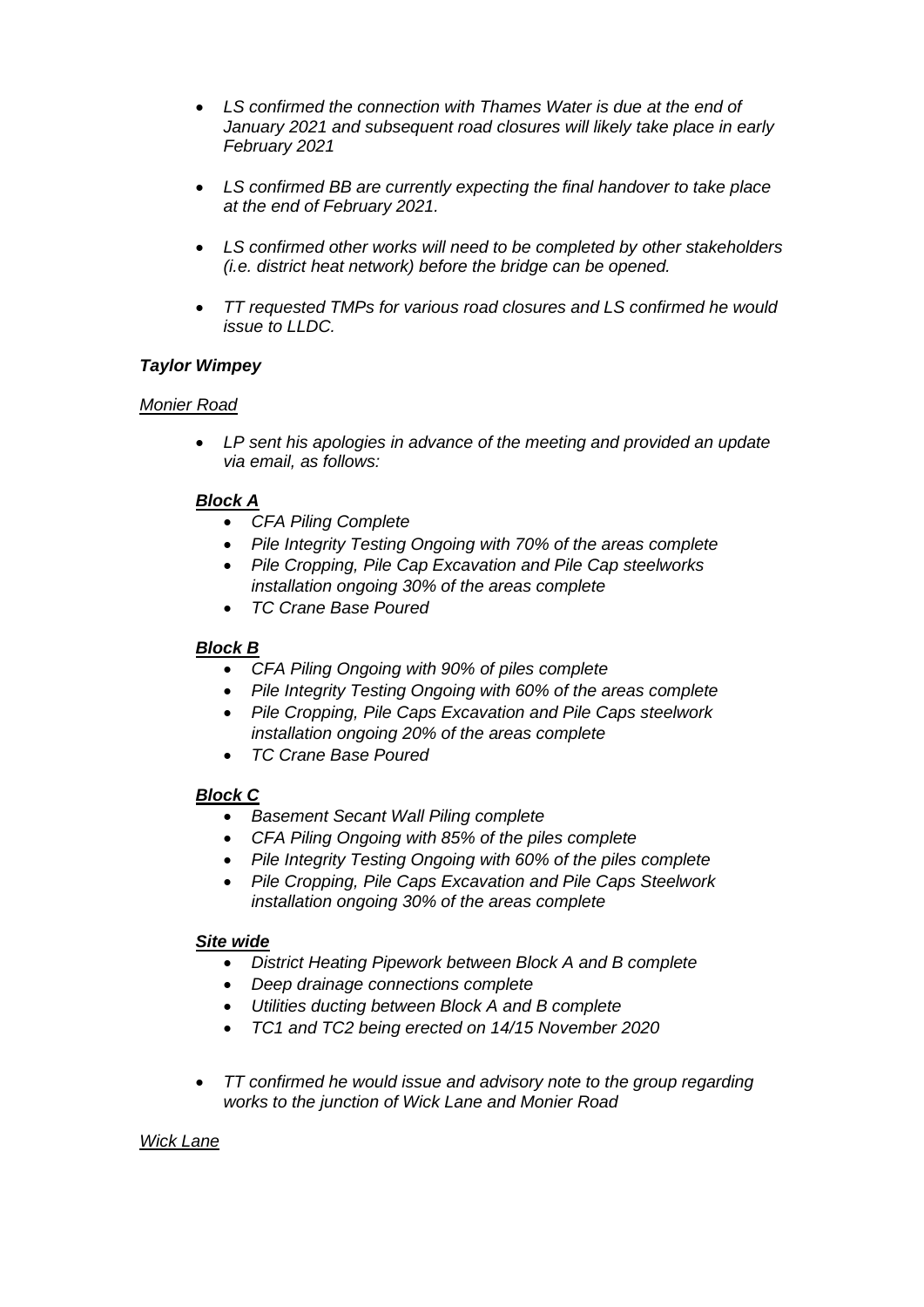• *The group noted no representative attended from Taylor Wimpey in relation to their Wick Lane site and WDC confirmed he would get an update via email and circulate to the group after the meeting which would be open to comments and questions.*

# *HG Construction - Dace Road*

- *AO apologised for not attending the previous meeting.*
- *AO confirmed all five blocks are due to be under construction as of mid-November.*
- *AO confirmed additional site welfare blocks are due to be installed for site operatives.*
- *AO confirmed ground works in Block E are due to be completed in November.*
- *AO confirmed approximately 70 operatives are on-site and this is due to increase.*
- *AO confirmed 3 x trained traffic marshals are in place at the access gates.*
- *AO queried the notice period and embargo period in relation to road closures as a result of utility works.*
- *TB confirmed the embargo Christmas period and the expected works around the site, and in relation to the road closures because of the Christmas market.*
- *TT requested TMPs in relation to Christmas markets that are due to take place in December on White Post Lane.*
- *DJ queried planned single lane road closure from Monier Road roundabout down to Smeed Road*

#### *Stem and Agate - Lord Napier*

- *The group noted no representative attended from Stem and Agate in relation to their site and WDC confirmed he would get an update via email and circulate to the group after the meeting which would be open to comments and questions.*
- **4.** AOB
	- PT outlined that the north south link at HW Station is due to be opened at the end of November
	- TT confirmed that this new access to the HW Station would need to be considered as part of the RSS.
	- TT requested Christmas closure dates from each site.
	- DJ queried when Galliards are due to start on the old Skip Yard (Wickside) site